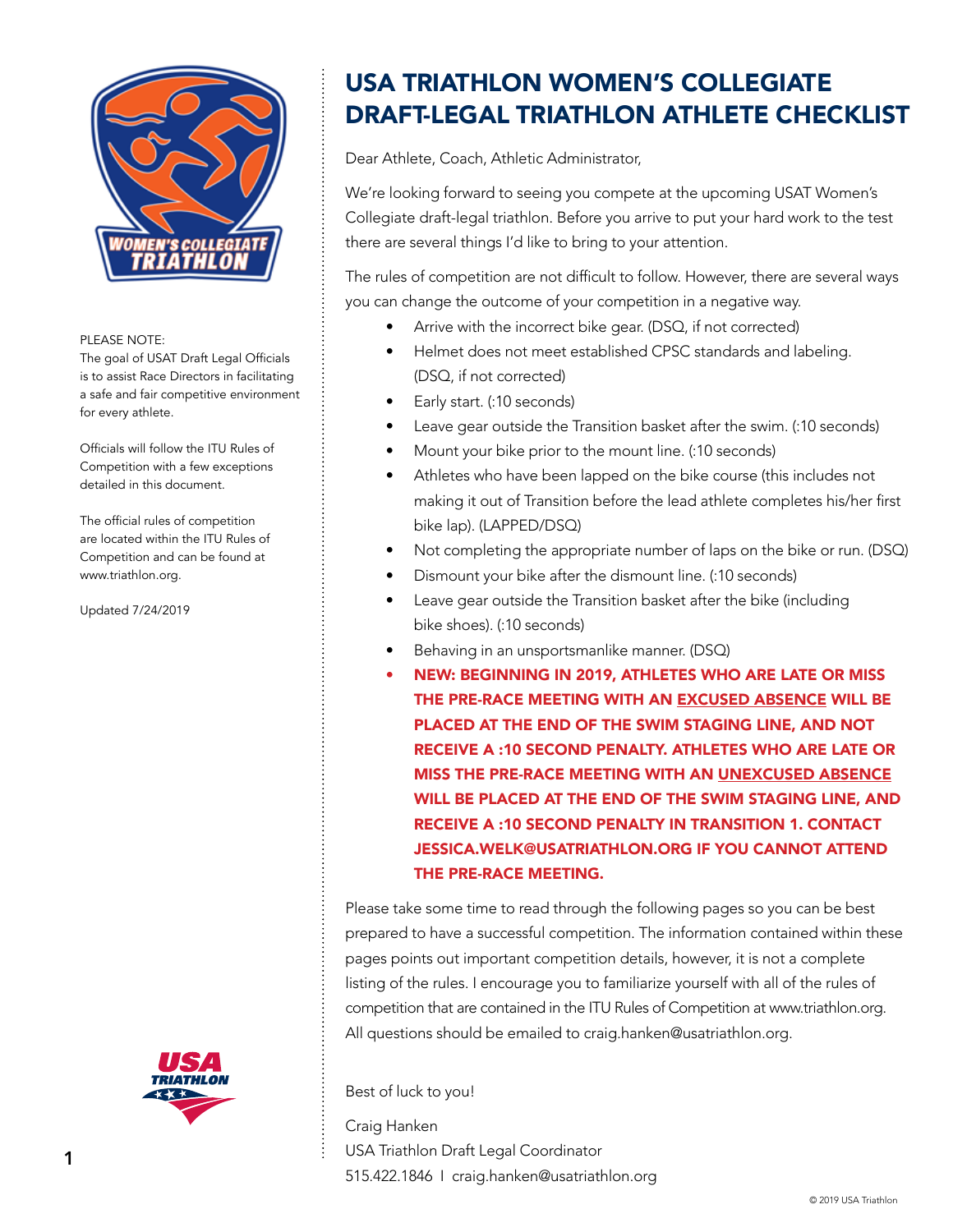

The goal of USAT Draft Legal Office is to assist Race Directors in facilitating a safe and fair competitive environment

Officials will follow the ITU Rules of Competition with a few exceptions of the few exceptions of the few exceptions of the few exceptions of the few exceptions of the few exceptions of the few exceptions of the few exceptions of the few exceptions of the few e detailed in this document.

The official rules of competition are located within the ITU Rules of Competition and can be found at

 $\frac{1}{3}$ 

for every athlete.

# UNIFORM & BODY MARKING

NOTE: Race numbers on left and right arm between shoulder and elbow.

NOTE: One-piece uniform must fully cover the front of the torso.

Womens one-piece swimsuit also acceptable.

Front zippers are not allowed. Rear zippers or open-backs are approved.

An institution logo or name that has been officially approved by the institution's athletic department must be included on the suit.

NOTE: Race numbers on left and right leg between knee and ankle.

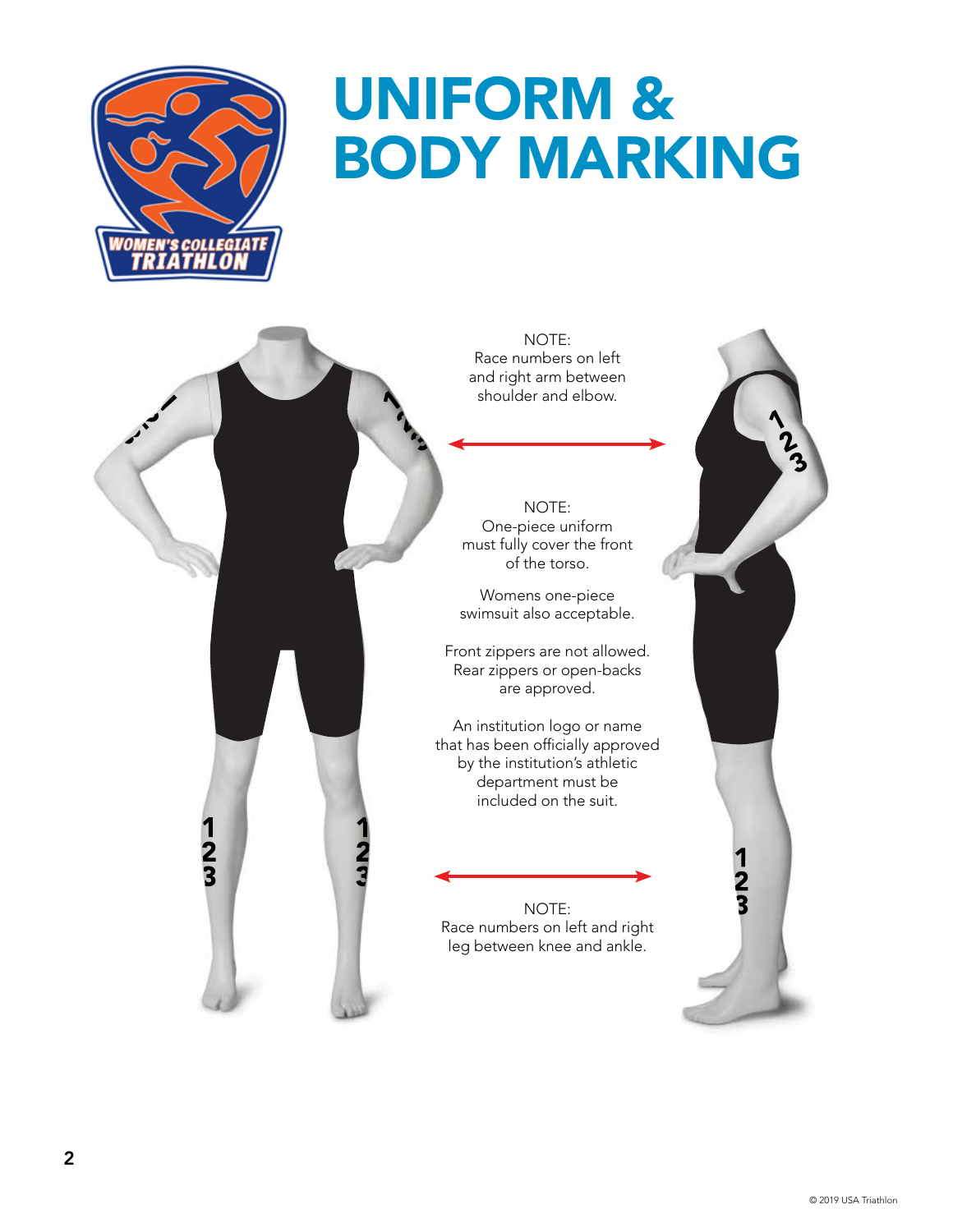

end are not recommended.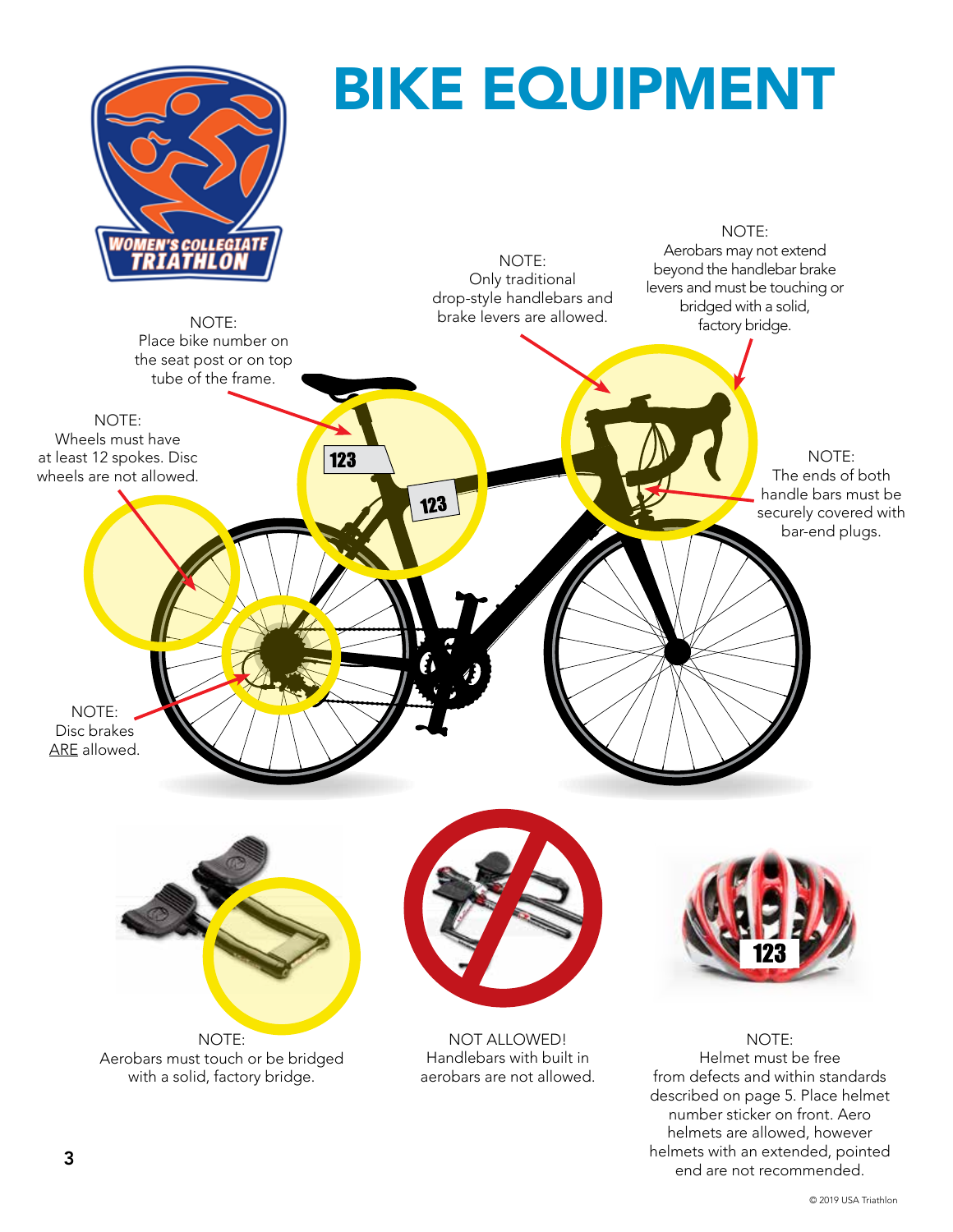

The goal of USAT Draft Legal Officials is to assist Race Directors in facilitating a safe and fair competitive environment for every athlete.

Officials will follow the ITU Rules of Competition with a few exceptions detailed in this document.

The official rules of competition are located within the ITU Rules of Competition and can be found at www.triathlon.org.

Updated 7/24/2019

#### PRE-RACE **IEXCEPTION TO ITU RULES OF COMPETITION**

- An athlete pre-race briefing will be held the day before the competition date. The meeting will not start earlier than 5:00 pm or end after 7:00 pm. USA Triathlon will communicate with all programs if the aforementioned time frame is not able to be met.
- Attendance at the pre-race meeting by all athletes is mandatory.
- All athletes are required to pick up their race packet in person. Each athlete will need to show her valid passport/government issued ID, and USAT membership card.
- Athletes with extenuating circumstances that prevent them from attending the pre-race meeting should contact Jessica Welk (jessica.welk@usatriathlon.org) immediately upon notification of start time.
- Athletes who are late or miss the pre-race meeting with an excused absence will be placed at the end of the swim staging line, and will not receive a :10 second penalty.
- Athletes who are late or miss the pre-race meeting with an unexcused absence will receive a :10 second penalty in Transition 1.

#### ATHLETE IDENTIFICATION & BODY MARKING (SEE PAGE 2 & 3)

- Each athlete is assigned a race number. Numbers are assigned in random order. Collegiate Club athletes will be numbered after all Varsity program athletes allocations have been made.
- A bike frame number and helmet number will be provided in the athlete's race packet at packet pick-up. Athletes will be body marked with markers or temporary tattoo numbers. (Swim caps will be provided at athlete check-in on race morning.)
- Race numbers should be on the left and right arm, and left and right leg.
- Bike race numbers, provided by the Race Director, must be placed on the bike as instructed, without any alteration.
- The bike helmet number sticker should be applied to the front of your bike helmet.
- Every athlete must wear a timing chip/strap. The timing chip/strap will be distributed on race morning only. Athletes are required to wear the timing chip strap on their ankle throughout the race.
- No race number or race number belt will be required.

#### RACE UNIFORM **[EXCEPTION TO ITU RULES OF COMPETITION]**

- All athletes must wear a uniform that includes the institution's name and/or logo that has been officially approved by the institution's athletic department.
- Note: It is highly recommended any specific NCAA uniform guidelines are followed (e.g. the use and size requirements of manufacturer's logo.) Please refer to the NCAA bylaws and consult with your compliance department.
- Family name and/or country code is not required.
- The recommended race suit for women is either a one piece swimsuit or one piece "tri suit."
- Front zippers are not allowed.
- Rear zippers or open-back uniforms are allowed.
- © 2019 USA Triathlon • Non-compliant uniforms will receive a verbal warning at Regional Qualifiers. All uniforms must be compliant by the National Championship. If the uniform is not corrected by the National Championship, athletes will be put to the end of the swim staging line.



NEW!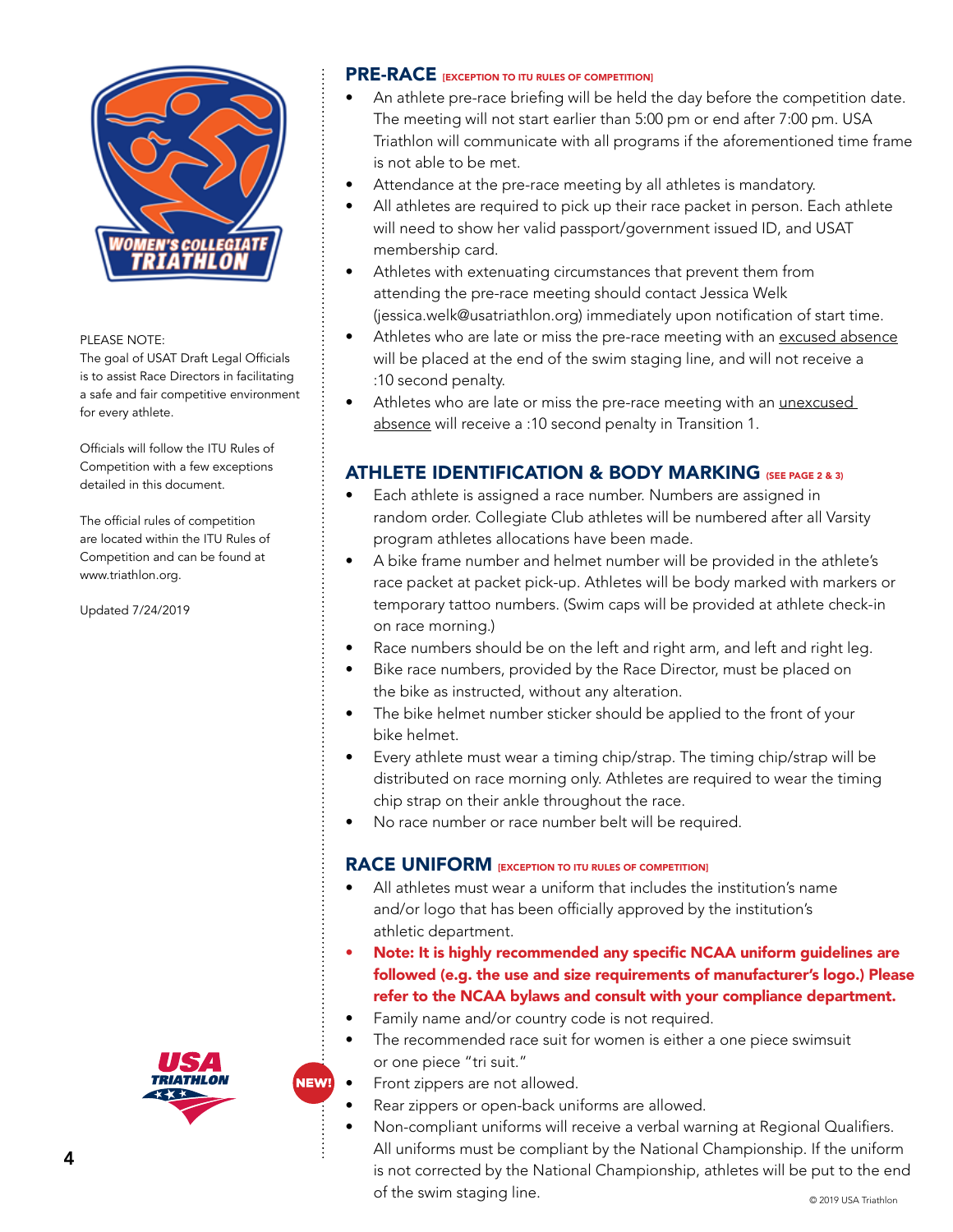

The goal of USAT Draft Legal Officials is to assist Race Directors in facilitating a safe and fair competitive environment for every athlete.

Officials will follow the ITU Rules of Competition with a few exceptions detailed in this document.

The official rules of competition are located within the ITU Rules of Competition and can be found at www.triathlon.org.

Updated 7/24/2019

## ATHLETE CHECK-IN **IEXCEPTION TO ITU RULES OF COMPETITION**

- Athletes must attend a pre-race check-in at their assigned time on race morning prior to entering Transition.
- Athlete must arrive to this check with body, bike and helmet numbering, properly applied and visible. (See page 2 & 3)
- During the pre-race check-in Officials will review each athlete's body marking, bike and bike helmet.
	- Only traditional road bike drop handlebars are permitted. (See page 3)
	- Handlebar ends must be plugged. (See page 3)
	- Aerobars may not extend beyond the handlebar brake levers. (See page 3)
	- Aerobars must be touching or bridged, and plugged. (See page 3)
	- All participants shall wear a protective head cover, undamaged and unaltered, which meets or exceeds the safety standards of the U.S. Consumer Product Safety Commission (CPSC), and which is clearly labeled by the manufacturer as satisfying such standards, may be used in USAT sanctioned events. "Aero" helmets with an extended, pointed end are not recommended.
	- Note: Athletes must have the helmet chin strap buckled in place while touching the bike before, during or after the event, or the athlete will be disqualified. The chin strap must be snug against the athlete's chin.
	- Wheels must have the following characteristics:
		- Wheels shall have at least 12 metal spokes.
		- Disc wheels are not allowed.
		- Disc brakes ARE allowed.

#### TRANSITION (PRE-RACE)

- Only registered athletes will be allowed in the Transition area.
- No glass is allowed in the Transition area.
- Athletes must rack their bike and equipment at their assigned position.
- Bikes must remain in Transition once racked.
- Bikes must be racked by the front of seat on the Transition rack at the start of the race, facing toward the field of play/flow of traffic.
- All equipment (shoes, helmet, etc.) must be contained directly on, under or behind the bike.
- Marking a Transition position by the athlete is not allowed.
- Only equipment to be used during the competition can be left in Transition.

## THE START/SWIM

- Swim caps will be distributed on race day.
- All athletes will be provided an assigned time for a swim warm up.
- Athletes will report to the swim staging area approximately 10 minutes prior to the scheduled start of the race.
- Athletes will be called to the start line by race number/name.
- Once called to the start line, athletes must quickly select their start position and stand directly behind it until the race begins. Athletes may not change their starting position once selected.
- An Official will start the race by announcing "ON YOUR MARKS" at which time athletes should move into the starting position.
- Athletes must make forward motion to the water once the race start signal is sounded.

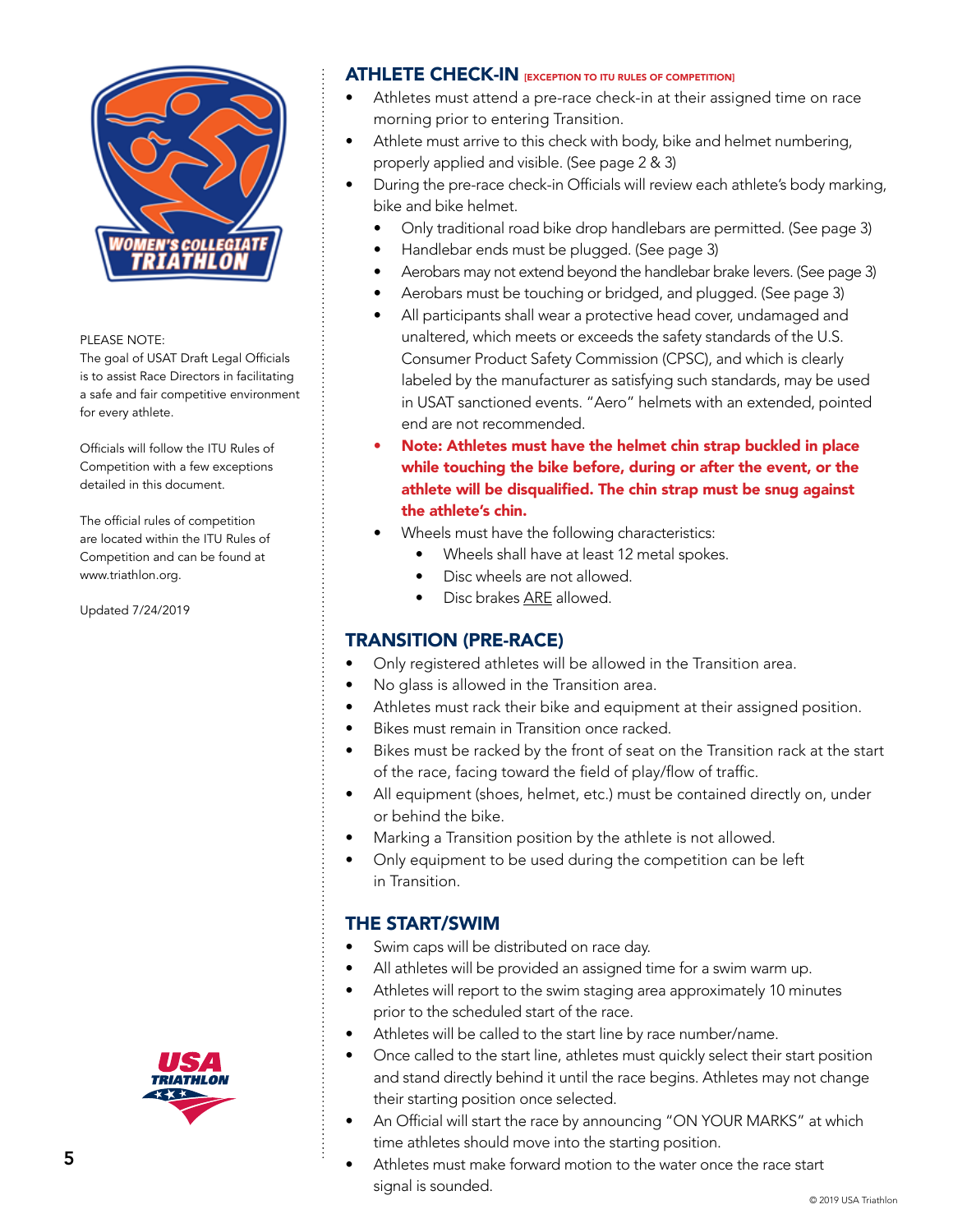

The goal of USAT Draft Legal Officials is to assist Race Directors in facilitating a safe and fair competitive environment for every athlete.

Officials will follow the ITU Rules of Competition with a few exceptions detailed in this document.

The official rules of competition are located within the ITU Rules of Competition and can be found at www.triathlon.org.

Updated 7/24/2019





- Blocking or interfering with the forward progress of another competitor is not allowed.
- False starts involving more than two athletes will be recalled to the start line, while an early start of one to two athletes will not. Penalties from the swim will be enforced by Officials in Transition.
- Wetsuits are forbidden if the water temperature is 68° F (20° C) or higher. If the water temperature is 60.62° F (15.9° C) or below wetsuits will be mandatory.
- If the water temperature is lower than  $71.6^\circ$  F (22 $^\circ$  C) and the air temperature is lower than 50° F (15° C) an adjusted value will be used to decrease the measured water temperature according to ITU Rules of Competition.
- The official water temperature will be announced 1 hour prior to the race start.
- The swim distance can be shortened or even cancelled due to extremely high or low water temperatures according to ITU Rules of Competition.

## SWIM TO BIKE TRANSITION

• Swim gear (e.g., swim cap and goggles) must be placed in the athlete's assigned bin/basket in Transition, if provided.

#### BIKE

- Athletes may not ride their bike in the Transition area.
- A Wheel Stop will be located on the bike course. Please mark wheels with name/ team name and leave them with Officials at Transition 30-45 minutes prior to your race so they may be transported to the Wheel Stop. Wheels will not be accepted at the Wheel Stop under any circumstances. Athletes must replace their own wheel on their bikes during competition.

#### BIKE TO RUN TRANSITION:

- Bikes must be racked by both handlebars/brake levers, or front of seat (facing either direction), after completing the bike course at their assigned rack location.
- All equipment/gear that will not be used on the run must be placed in the athlete's assigned Transition bin/basket, if provided.

## THE RUN

- There will be a run course bike leader for the first runner.
- Water and/or sports drinks will be provided at an aid station(s) on the course.

#### **PENALTIES**

- Failure to follow the competition rules will result in a warning, time penalty or disqualification.
- Verbal Warning (and Amend):
	- Warnings alert an athlete to a possible rule violation and allow the athlete to correct the issue. They may be given with or without a time penalty.
	- Warnings may be issued by an Official by sounding a whistle; showing a yellow card to the athlete; and identifying the athlete's number. When given a yellow card, athletes will follow the instructions of the Official.
- Time penalty in Transition:
	- Time penalties will be :10 per violation.
	- The Official will hold a yellow card up as the penalized athlete arrives at their position in Transition. The athlete will be ordered to stop at their Transition space without touching any of their equipment.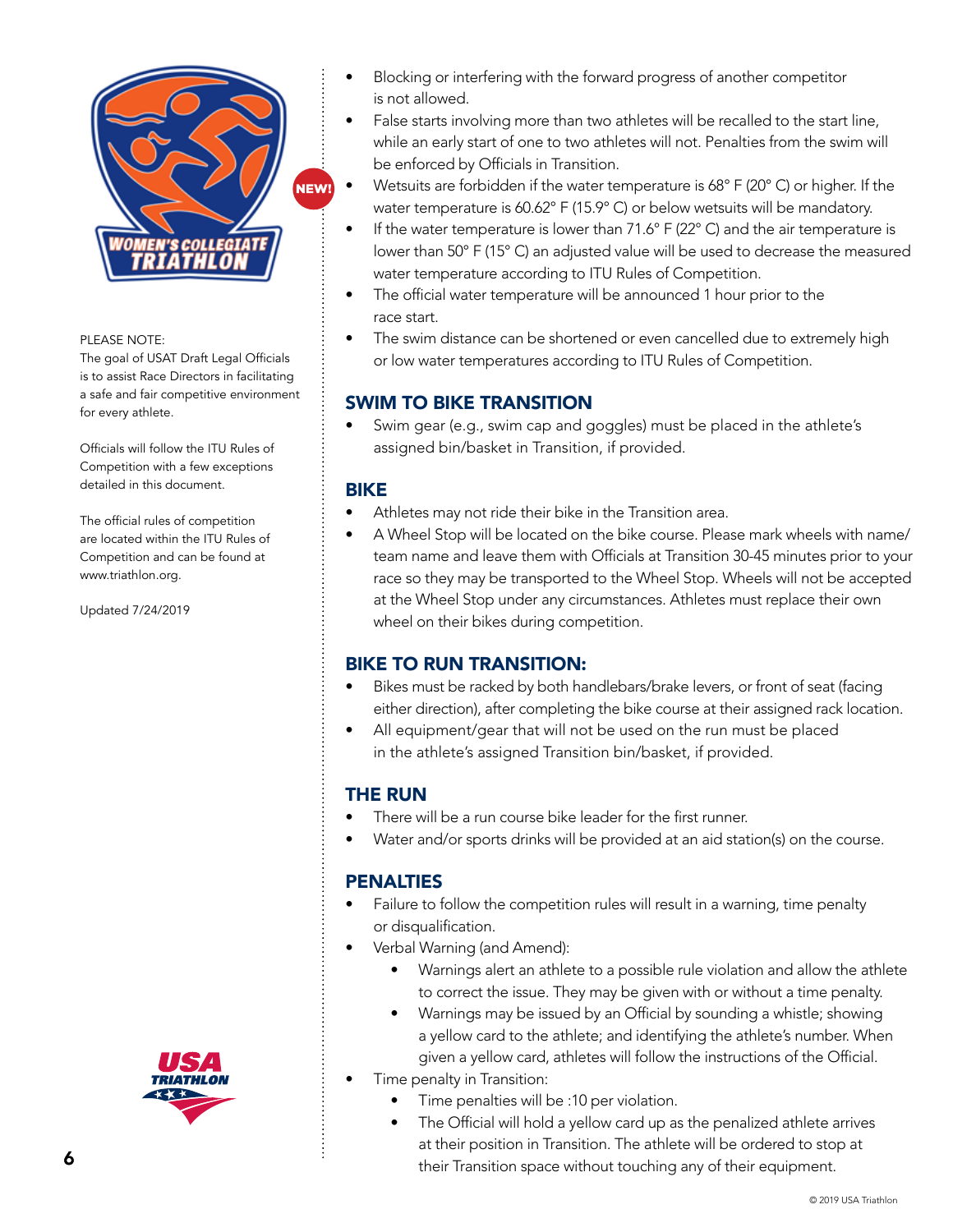

The goal of USAT Draft Legal Officials is to assist Race Directors in facilitating a safe and fair competitive environment for every athlete.

Officials will follow the ITU Rules of Competition with a few exceptions detailed in this document.

The official rules of competition are located within the ITU Rules of Competition and can be found at www.triathlon.org.

Updated 7/24/2019

For exact details related to the Protest and Appeals process please refer to the ITU Rules of Competition manual.

NOTE: ALL QUESTIONS ABOUT PROTESTS OR APPEALS SHOULD BE EMAILED TO CRAIG.HANKEN@ USATRIATHLON.ORG, NOT ITU.



Once the athlete stops the Official starts to time the penalty. If the athlete touches or removes any of their equipment the counting will stop. When the penalty time is completed the Official will say "Go" and the athlete can continue with the competition.

- Time penalty at the Penalty Box:
	- Time penalties will be :10 per violation.
	- Penalties not served in Transition will be served in the Penalty Box during the run.
	- Penalized athlete's numbers will be clearly displayed on a board at the Penalty Box. Penalized athletes will proceed into the Penalty Box and inform the Official of their identity. The penalty time starts when the athlete enters the Penalty Box. When the penalty time is finished, the Technical Official will say "Go" and the athlete can continue with the competition.
	- IMPORTANT! It is the athlete's responsibility review the Penalty Board for their race number. If their number is present and they do not serve their penalty, then the athlete may be disqualified.
- Disqualification is a penalty appropriate for severe rule violations, or dangerous or unsportsmanlike conduct. If time and conditions permit, Officials will sound a whistle; show a red card to the athlete; and call the athlete's race number and say "Disqualified."
- An athlete may finish the race if an Official calls a disqualification.
- A disqualified athlete may appeal the decision according to the Protest/ Appeals procedure listed below.
- It is not necessary for an Official to give a warning prior to issuing a more serious penalty.

#### PROTESTS OR APPEALS

- A Protest is against the conduct of an athlete, Official, or the conditions of the competition. It may also be against an athlete's equipment.
- An Appeal is a request by an athlete for a review of a decision made by Officials/Competition Jury.
- An athlete may file a Protest with the Lead Official provided the Protest has not been previously observed by Officials and ruled upon.
- Protests concerning athlete eligibility or course safety must be made in advance of the competition. Please refer to the ITU Rules of Competition for exact details.

## GENERALLY, PROTESTS OR APPEALS MUST FOLLOW THE STEPS LISTED BELOW:

- 1. The intention to submit a Protest or Appeal must be made to the Lead Official within 5 minutes of the athlete's finish time at the Finish Line.
- 2. A deposit of \$50 USD (cash, check or credit/debit card) must accompany the Protest or Appeal form. Forms may be obtained from the Lead Official and must include: alleged rule violation; location and approximate time of alleged violation; persons involved in the alleged violation; statement, including a diagram of the alleged violation, if necessary; the names of witnesses who observed the alleged violation.
- 3. The formal Protest or Appeal must be submitted to the Lead Official no more than 15 minutes after the athlete's finish time.